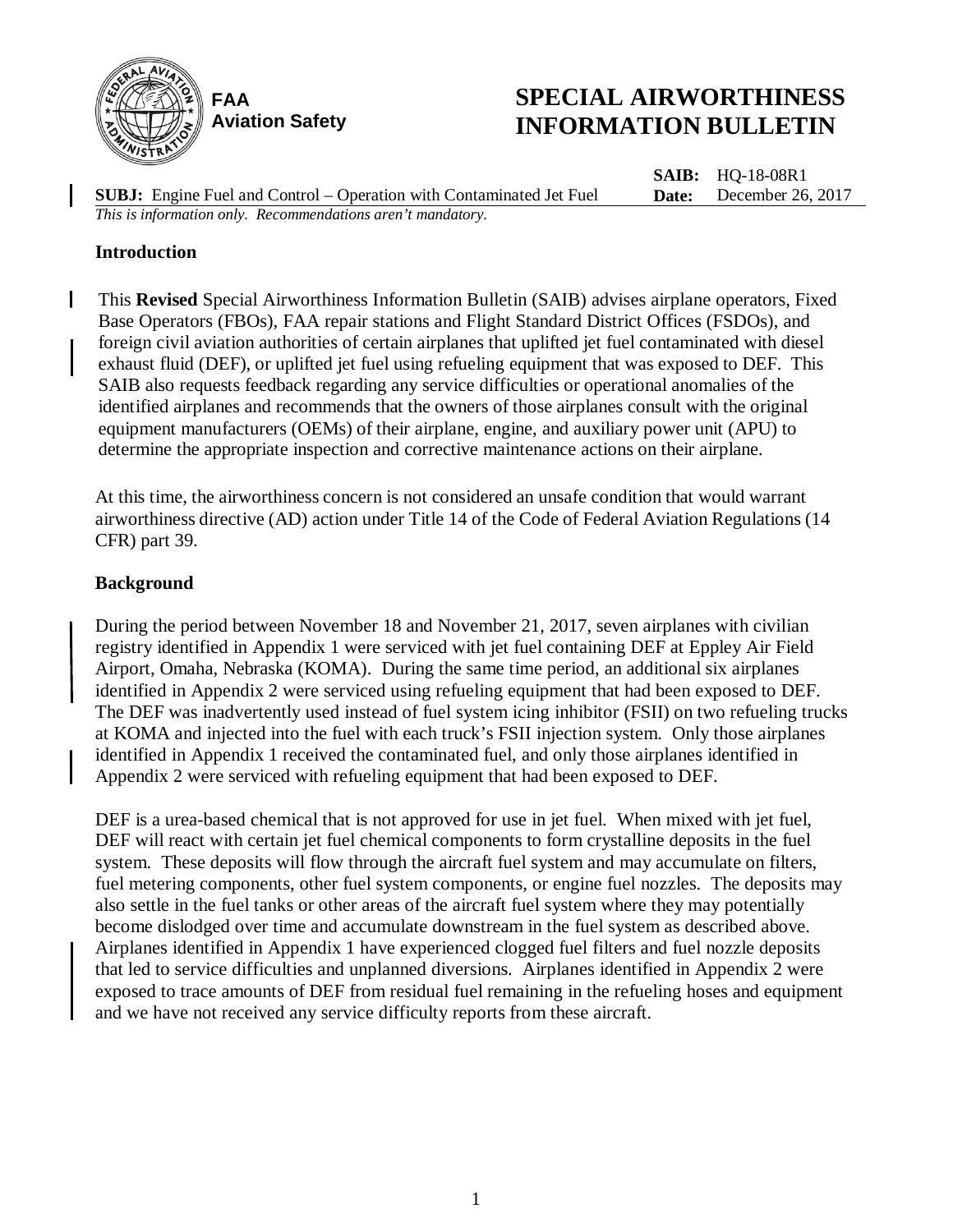The crystalline deposits are not soluble in fuel, so they cannot be removed by flushing the airplane fuel system with jet fuel. The deposits are soluble in methanol and other polar solvents, but use of these chemicals may have adverse consequences on airplanes and engine fuel system materials. Consequently, OEMs should be contacted to develop inspection techniques and corrective maintenance actions appropriate for each specific aircraft model type and its level of exposure.

Jet fuel that has been contaminated with DEF no longer meets the aviation fuel operating limitations of airplanes certificated to operate on Jet A fuel, and therefore cannot be used on those airplanes. Jet fuel that has been removed from airplanes listed in Appendix 1 or Appendix 2 should be downgraded to other non–aviation fuel grades and not used on airplanes in the future.

The FAA is monitoring the situation to determine if additional action is required. We are requesting that any service difficulties and maintenance and inspection findings on the aircraft identified in Appendix 1 or Appendix 2 be reported to us in support of this effort.

# **Recommendations**

I

 $\mathsf{I}$ 

The FAA recommends the following:

- 1. Owners or operators of airplanes identified in Appendices 1 and 2 contact their airplane, engine, and APU OEMs to determine the appropriate inspections and maintenance actions to remove urea-based crystalline deposits from the fuel system. This may include the removal and replacement of fuel system parts or components affected by exposure to these deposits.
- 2. Owners or operators of airplanes identified in Appendices 1 and 2 report to the FAA any service difficulties (including fuel filter bypass and clogging incidents), fuel system repairs, and fuel system inspection results related to the presence of these urea-based crystalline deposits.
	- 3. Jet fuel suspected of being contaminated with DEF that has been removed from the airplanes listed in Appendices 1 and 2 be downgraded to other non-aviation fuel grades, and not be used on airplanes.

Paperwork Reduction Act Burden Statement: A federal agency may not conduct or sponsor, and a person is not required to respond to, nor shall a person be subject to a penalty for failure to comply with a collection of information subject to the requirements of the Paperwork Reduction Act unless that collection of information displays a currently valid OMB Control Number. The OMB Control Number for this information collection is 2120-0731. Public reporting for this collection of information is estimated to be approximately 5 minutes per response, including the time for reviewing instructions, searching existing data sources, gathering and maintaining the data needed, completing and reviewing the collection of information. All responses to this collection of information are voluntary. Send comments regarding this burden estimate or any other aspect of this collection of information, including suggestions for reducing this burden to the FAA at: 800 Independence Ave. SW, Washington, DC 20591, Attn: Information Collection Clearance Officer, ASP-110.

# **For Further Information Contact**

Mark Rumizen, Senior Technical Specialist, FAA, 12 New England Executive Park, Burlington, MA 01803; phone: (781) 238-7113; mobile: (781) 402-4609; fax: (781) 238-7199; email: [mark.rumizen@faa.gov.](mailto:mark.rumizen@faa.gov)